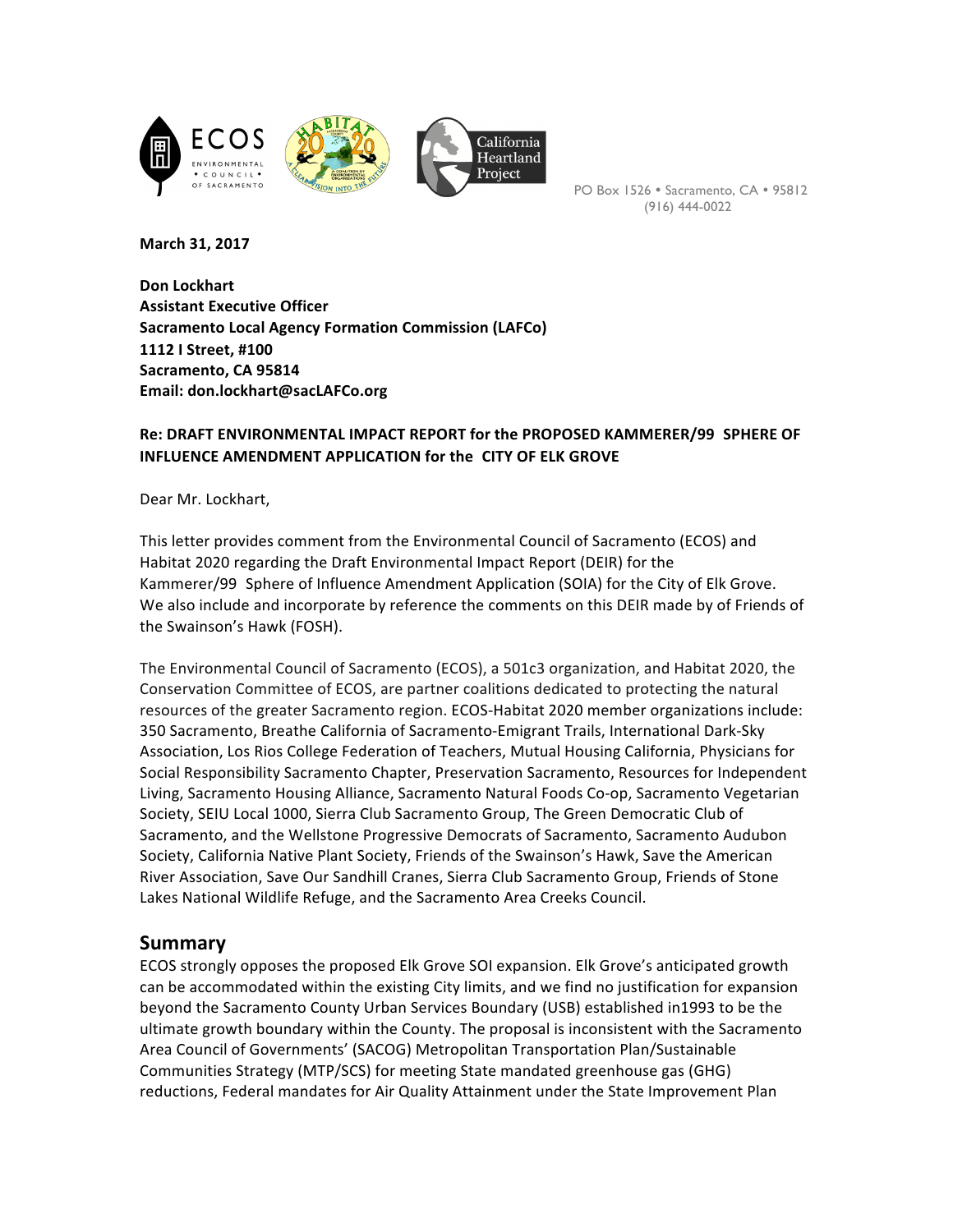(SIP), as well as myriad regional goals for social equity, public health and natural resource conservation. There is an extreme lack of certainty that municipal water can be provided to this area without severe regional impacts, and the impacts to invaluable agricultural and biological resources by the proposal are potentially impossible to mitigate.

In the comments that follow, we offer a number of suggested mitigation measures that could greatly reduce eventual impacts of urbanization in this area, but this cannot be misunderstood as acceptance of the proposed expansion, we emphasize that we strongly recommend that LAFCo decline the proposed Kammerer/99 SOIA.

As to mitigation measures, we also would to reiterate a general concern for LAFCo authority, as we did in our 2013 comments for the previously declined Elk Grove SOIA proposal. Mitigation measures and conditions applied to future annexation of an SOI are not enforceable by LAFCo after annexation. To correct this ongoing anomaly for LAFCo, we would propose following language be added to any such mitigation measure or annexation condition:

At the time of submittal of any application to annex territory within the Sphere of Influence Amendment (SOIA) Area, the City of Elk Grove shall enter into a binding agreement with LAFCo, or otherwise provide legally enforceable assurances to LAFCo that will ensure the implementation of [the substance of the mitigation measure].

# **Land Use, Transportation, Air Quality, and Climate Change**

ECOS finds that the DEIR does not adequately illustrate the impacts of the proposal on GHG emissions and air quality, or adopted land use and transportation plans in a regional context.

This project is inconsistent with SACOG's Metropolitan Transportation Plan/Sustainable Communities Strategy, and in direct opposition to the intent of the State, Federal and regional goals that are represented in that collaboratively designed regional plan. The MTP/SCS represents the best regionally-cumulative analysis available in providing the most viable strategy for allocating urban growth and transportation infrastructure needs across our 28 jurisdictions while meeting State mandated greenhouse gas (GHG) reductions, and Federal mandates for Air Quality Attainment under the State Improvement Plan (SIP).

The joint MTP/SCS is the mandated product of the Sustainable Communities and Climate Protection Act of 2008 (CA SB 375), which mandates that a land use strategy be developed in tandem with the federally required regional transportation plan in an effort to reduce GHG emission from the light vehicle sector. These GHG reductions found through the nexus of land use and transportation are largely represented by reductions in Vehicle Miles Travelled (VMT), by reducing travel distance between jobs, housing and services through more compact development and increased investment and access to non-automobile modes of travel. More compact land use and increased options for traveling (through transit, walking and biking) simultaneously offer significant benefits to public health and social equitable housing, and preserves our natural and working lands, as well as associated biodiversity and ecosystem services such as carbon sequestration, flood abatement, and groundwater recharge.

Considering all of the benefits the MTP/SCS strategy provides, deviation from the plan cannot be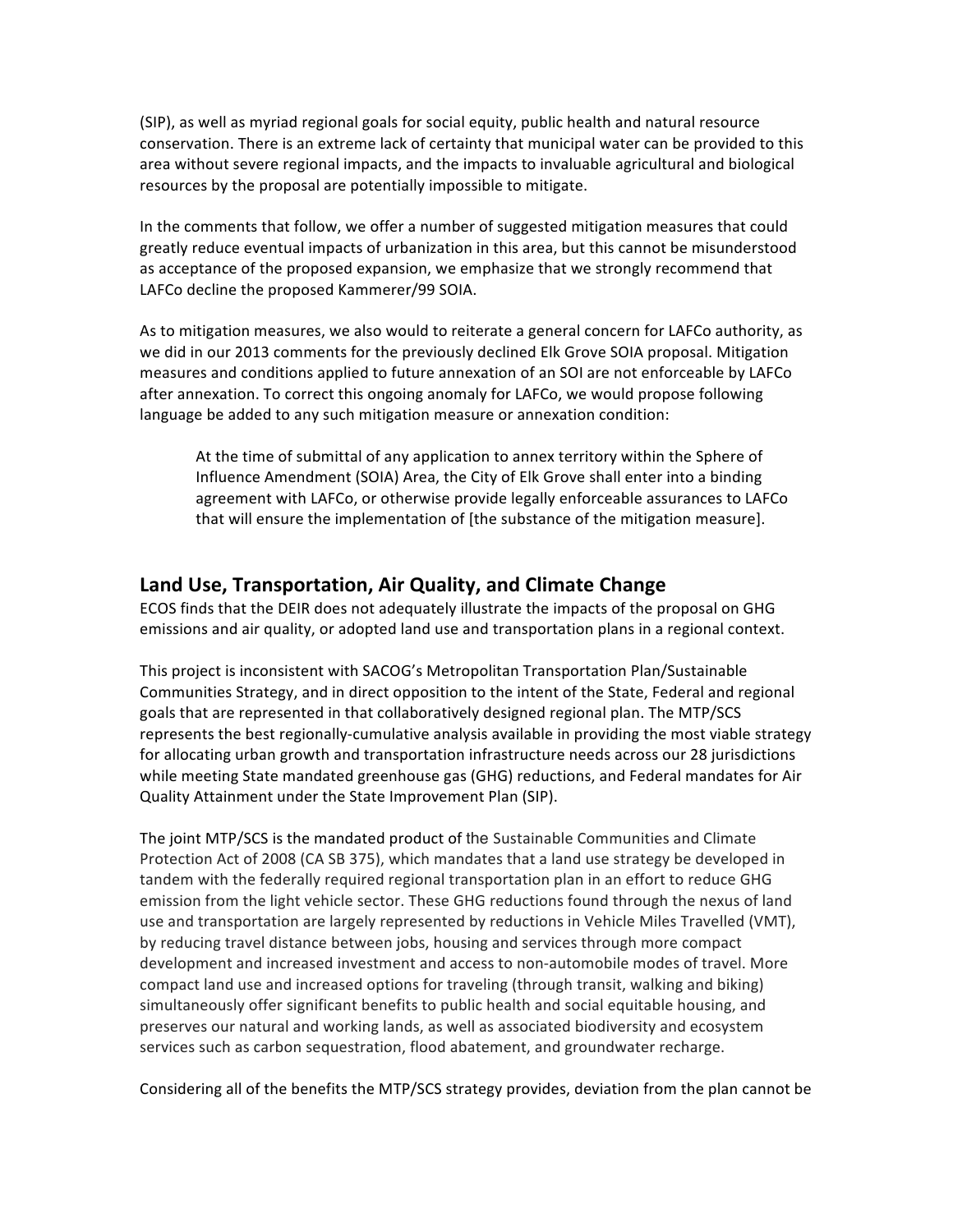taken lightly. Both the State mandated GHG reduction targets and the federal air quality attainment requirements were extremely difficult for SACOG to achieve in the recent 2016 MTP/SCS update. Any deviation from the plan, particularly in urban expansion outside of the SCS footprint, would pose a significant challenge for any future ability of the region to achieve these requirements (the consequences of which would include loss/withdrawal of substantial Federal and State infrastructure funding).

Considering that there is no wiggle room in the current strategy, the only way the MTP/SCS could accommodate expansion of Elk Grove (or any jurisdiction) beyond the SCS footprint and still meet State and Federal requirements would be to take growth away from all the other jurisdictions in the region. ECOS would claim this is not good (or neighborly) planning.

Further, State mandates to reduce GHG and VMT are getting stronger. California recently passed SB 32 (extending AB 32 and previous executive orders) to reduce GHG emissions from 1990 levels by 40% by 2030 and 80% by 2050. The California Air Resources Board (CARB) is in the process of finalizing the GHG Scoping Plan to meet these goals across sectors including the revision of the regional GHG targets of SB 375. CARB has found that GHG reductions from other sectors including energy production, energy efficiency, clean fuels, and clean vehicles will not achieve these goals alone, that much more VMT reduction through improved land use and transportation strategies are absolutely needed as well.

While it is not possible for LAFCo to account for State action that has not yet been finalized, the reality is that SACOG's GHG reduction target is likely going to be increased to some degree, and that additional State measures are likely to be taken to reduce VMT beyond what is required from SB 375--the primary mechanism by which to do this is to reduce outward urban expansion, and increase densities with existing urbanized areas.

The region needs to reduce VMT significantly, and there is no way that expansion into this area can reduce VMT—and no amount of GHG reductions from other strategies taken in the SOIA area will be able to offset the GHG emissions from increased VMT that would be inherent in urbanization of this area. We need all those strategies, and VMT reduction.

Impact 3.11-6 in the SOIA DEIR, projects that future development could facilitate population growth of 4,000 to 5,000 dwelling units and creation of  $18,000$  to  $20,000$  jobs. Future development could generate the addition of 13,000 to 16,250 people to this new area. SACOG growth projections for Elk Grove (in total) for the next 20 years is 13, 909 houses, and 19, 863 jobs (SACOG growth forecast, MTP/SCS Preferred Scenario staff report, Attachment C, March 26 2015). All of SACOG's anticipated housing growth can easily be accommodated within vacant land of existing communities and new developments already being planned in new development areas of the existing City, including Laguna Ridge, Lent Ranch, and the Southeast Planning Area (SEPA).

Elk Grove has repeatedly made the claim that it must expand to focus on job centers that will correct its greatly imbalanced jobs-housing ratio. This is a worthy goal, but again, this can be done within the existing City limits. The Southeast planning area alone, by Elk Grove's projection, will accommodate more than 20,000 jobs. Add SEPA projections to the projection for the Kammerer-99 SOIA, and these two projects alone are well more than double what SACOG anticipates as feasible in a regional analysis.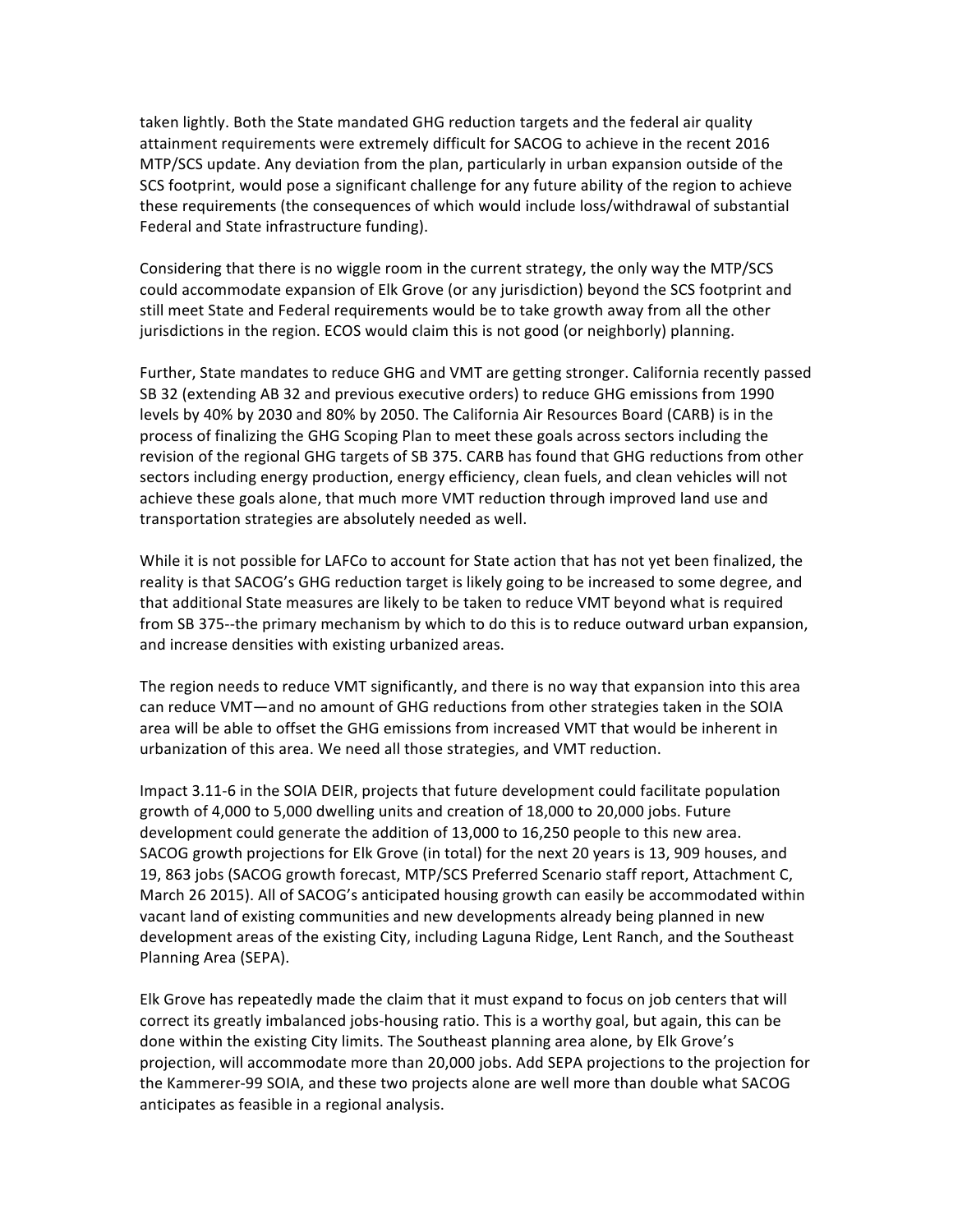We feel that the job growth projections of the SOIA proposal are unrealistic, and that, as has been observed time and again in Elk Grove, this land will end up being low-density housing with little nearby job opportunity. But if we were to presume that Elk Grove did attract this extreme number of jobs, a significant amount of them would almost necessarily be drawn from other jurisdictions in the region—What would be the cumulative economic effect of that potentiality?

Looking at this SIOA through a regional lens should be the foremost priority for LAFCo, a lens that we feel has not been adequately provided by the DEIR. New expansion proposals aside, there are already extreme disparities between the existing growth plans of the individual jurisdictions of the region and the MTP/SCS. As illustrated in the table below, the region's cumulative General Plans anticipate over 660,000 housing units beyond 2012 stock -- well more than twice the MTP/SCS estimate of 285,000.

|                                                           | <b>Existing Conditions</b><br>Total in Year 2012 |                  | MTP/SCS<br>Total in Year 2036 |                  | Cumulative<br><b>General Plans</b><br>Total at Build Out |                  | <b>Difference</b><br><b>Build Out minus</b><br>Projected Year 2036 |                  |
|-----------------------------------------------------------|--------------------------------------------------|------------------|-------------------------------|------------------|----------------------------------------------------------|------------------|--------------------------------------------------------------------|------------------|
|                                                           |                                                  |                  |                               |                  |                                                          |                  |                                                                    |                  |
| Jurisdiction/Community Type                               | Jobs                                             | Housing<br>Units | Jobs                          | Housing<br>Units | Jobs                                                     | Housing<br>Units | Jobs                                                               | Housing<br>Units |
| <b>Region Total</b>                                       | 887,965                                          | 903,451          | 1,327,323                     | 1,188,347        | 2,234,929                                                | .564,662         | 907,606                                                            | 376,315          |
| <b>Center and Corridor Communities</b>                    | 307,652                                          | 107.718          | 459.750                       | 193.885          | 633,282                                                  | 236.212          | 173,532                                                            | 42,327           |
| <b>Established Communities</b>                            | 527,095                                          | 686.075          | 742.211                       | 764,825          | .018,936                                                 | 805.215          | 276.725                                                            | 40,390           |
| Developing Communities                                    | 20,037                                           | 31,422           | 88,922                        | 146.258          | 365.796                                                  | 281.782          | 276.874                                                            | 135,524          |
| <b>Rural Residential Communities</b>                      | 33,181                                           | 78.237           | 36.441                        | 83.380           | 64.341                                                   | 117.802          | 27,900                                                             | 34.422           |
| Areas Not Identified for Growth in the<br>MTP/SCS by 2036 |                                                  |                  |                               |                  | 152,574                                                  | 123.650          | 152.574                                                            | 123,650          |

\*(Data drawn from SACOG housing forecast: April 9th, 2015 staff report, pg56)

More than half of these new units would be located in previously undeveloped "greenfields," with more than 2 times the growth in SACOG's "Developing Community" areas, and 8 times more growth in "Rural Residential" areas.

More than 120,000 planned units are completely outside of the SCS footprint, and this figure does not even include major potential expansion areas that are currently being pursued, including Cordova Hills, Natomas "North Precinct," Folsom's "studies" to expand further south of Whiterock Rd., and the three the current applications to expand the City of Elk Grove.

These expansion areas alone could add up to more than 100, 000 additional housing units outside of the SCS. With the very important natural resource considerations in these areas aside, these expansions would be a severe blow to any possibility of successful implementation of the SACOG transportation plan as it is conceived.

ECOS anticipates that regional population and housing numbers in twenty years will probably be closer to SACOG's projections than that of the jurisdictions' general plans; the question is where will the growth be? If peripheral growth is allowed to proceed at the rate it is being planned for now, there will not be enough demand later for the infill required in the MTP/SCS to achieve the densities necessary to meet our State VMT/ GHG reductions and Federal air quality mandates.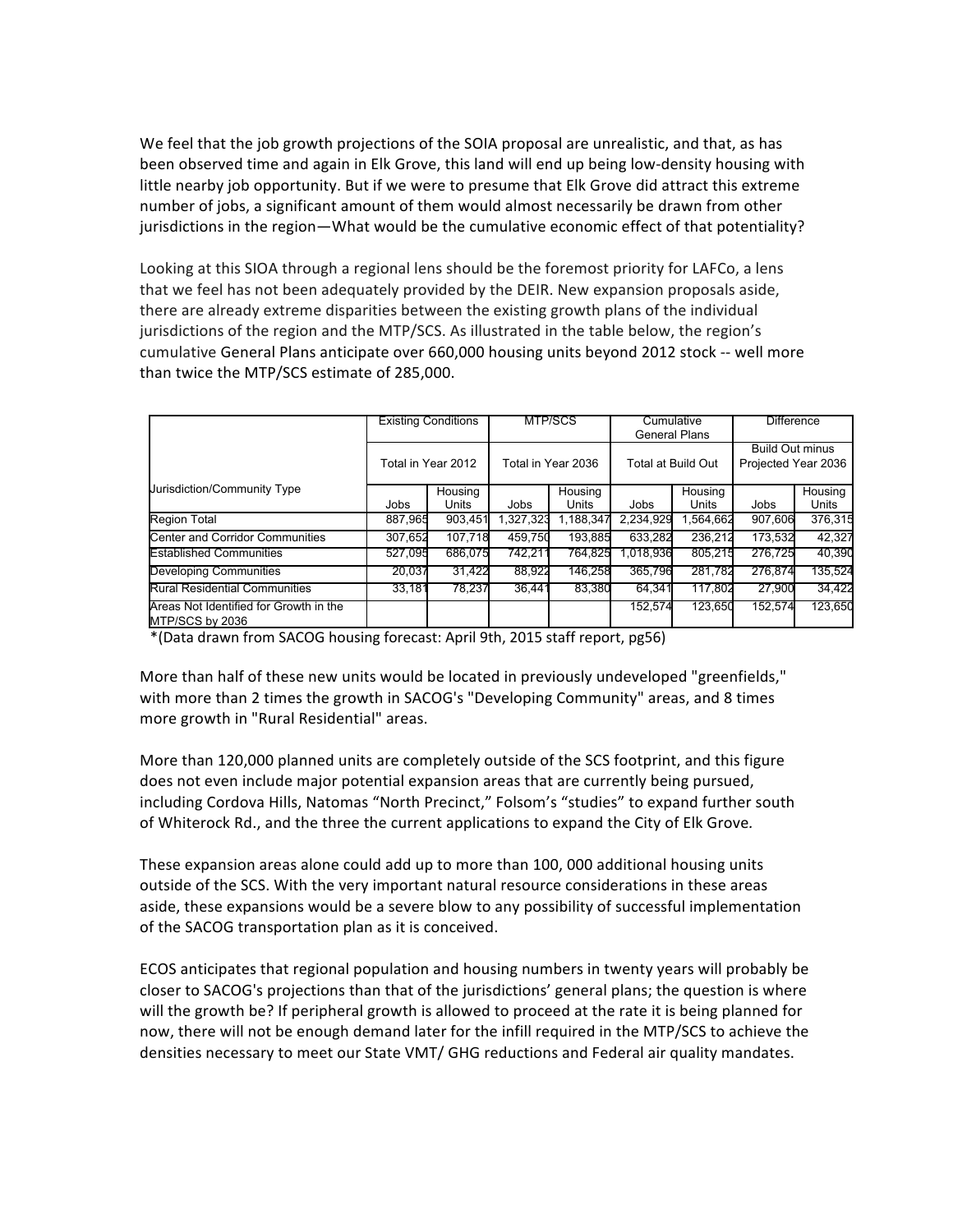Elk Grove's complaints that they have run out of space for job growth is a (correctable) problem of their own making, and they need to work to correct it within their existing footprint (and within the regional plan) before they are given more land at the expense of the region and the Public Trust.

Further, it is not acceptable to ECOS to approve the SOIA with a condition that any future annexation of the area will be contingent on SCS compliance. An SOI approval must be **contingent on SCS compliance** at the time of approval: one, because the 20-year horizon of the MTP/SCS is the same time horizon that LAFCo considers as timely (referenced multiple times in LAFCo's Municipal Services Review of this SOIA), and two, because the prospects of agricultural and biological resource conservation are already greatly damaged by approval of the SOI due to the inevitable sky-rocketing of speculative land values in the SOIA—this is of particular concern in this case because of the limited land area available for successful implementation of the SSHCP.

# **Water**

These comments pertain to Section 3.10 Hydrology & Water Quality and Section 3.15 Utilities and Service Systems

## Cumulative Growth and Ability to Supply Water Consistent with Sustained Yield Mandates Is **Threshold Issue**

Water is an essential service for prospective urban development and an important factor in the LAFCo approval process. The availability of water to meet the competing needs of habitat, agriculture and urban uses is an ongoing and increasingly acute issue in the Sacramento region and elsewhere in the state. This is one of the threshold issues facing LAFCo and it is vitally important that careful consideration be given to the environmental impacts of delivering urban water to the project within the context of regional efforts to maintain a sustainable groundwater yield for the American and Cosumnes groundwater Basins.

The importance of the proposed SOIA Area expansion is magnified because the expansion area is outside of the Sacramento County General Plan Urban Service Boundary (USB). Established in 1993, this boundary demarcated the long-term limit of urban growth in Sacramento County. The USB provides a basis for growth assumptions in preparing long range plans for essential urban infrastructure. The analysis underlying the development of the Water Forum Agreement was based on growth only inside the USB.

The Water Forum Agreement established a long term annual sustainable yield from the South American Subbasin (sometimes referred to as the Central Subbasin) of 273,000 acre-feet/year (AFY). The Sacramento Central Groundwater Authority (SCGA) is charged with managing groundwater resources in almost the entirety of the South American Subbasin. The SCGA has applied to the California Department of Water Resources (DWR) to be the responsible agency (officially the Groundwater Sustainability Agency or GSA) to plan and implement measures to ensure long-term sustainable use of he South American Subbasin under the requirements of the Sustainable Groundwater Management Act (SGMA) adopted by the California Legislature in 2014. They have also submitted to DWR an Alternative to the requirement that they adopt a Groundwater Sustainability Plan as required by the law. If accepted, the 273,000 AFY sustainable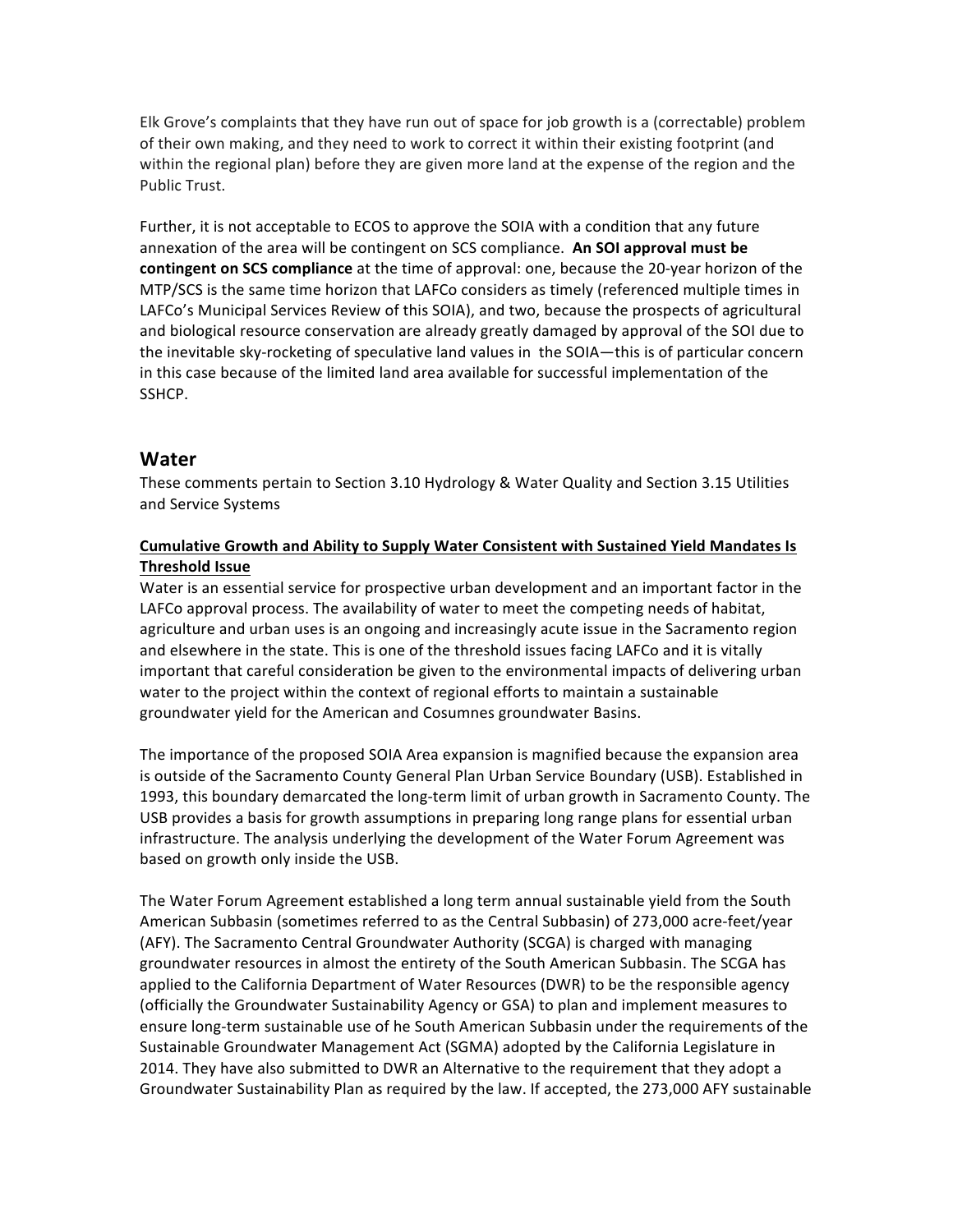yield will be incorporated into the state required plan, and 2006 will be established as the base year for measuring the long-term sustainability of groundwater in the subbasin.

Page 3.10-12 of the DEIR notes that SB610 legislation "strengthened the process by which local agencies determine whether current and future water supplies are adequate & sufficient to meet current and future demand." The intent of this legislation was to make sure that any project requiring CEQA review thoroughly evaluates the water supply requirements of the project. 

This background sets the framework for what we think is a key issue facing LAFCo: **Does** approval of this project initiate development, the water demands of which could jeopardize the ability of local jurisdictions to meet their commitment to, and state law requiring, maintenance of long-term groundwater sustainability?

## **Description of Regulatory Framework Should Better Address SCGA Role in SGMA Implementation**

The discussion of the Sustainable Groundwater Management Act on page 3.10-14 incorrectly states that two Resource Conservation Districts have submitted notices to be the groundwater sustainability agency for the South American Subbasin. Actually three different organizations have filed. SCGA's application applies to almost the entire subbasin. Omochumnes Hartnell Water District and Sloughhouse RCD applications involve that portion of the subbasin on both sides of the Cosumnes River east of Highway 99. The description should add the following:

*SCGA* has petitioned DWR to approve an alternative to the required GSA under SGMA that recognizes their sustainable management of the groundwater basin for the past ten years. The California Department of Fish and Wildlife and others are opposing this determination. DWR will be making a decision on a timetable not yet known.

### **Incomplete Analysis of Impacts Pertaining to Groundwater Supply**

The Analysis of Environmental Impacts pertaining to depletion of groundwater supply beginning on page 3.10-22 is incomplete. The discussion of the Water Forum Agreement on pages 3.10-23 and 24 should:

- Note that the analysis supporting the determination of a sustainable yield for the subbasin assumed no urban growth outside the USB.
- Include the graph on page ES-4 of the SCGA's Alternative Submittal to DWR (December 2016) showing 10-year Extraction Operations within Sustainable Yield. This graph shows that total groundwater extractions were under the Sustainable Yield of 273,000 AFY, but not significantly. The average extraction during the first six years amounted to 250,000 AFY. During the next five years, the drought years 2011-15, the total groundwater extraction averaged about 215,000 AFY.

## **Water Supply and Demand Analysis Must Examine Cumulative Growth Water Demand with Regard to Sustainable Groundwater Yield Commitments**

The discussion of water supply and demand in Section 3.15 is limited to SCWA, the likely purveyor of water to the project area. This is inadequate given the threshold expansion of this project beyond the USB, the basis of all prior growth assumptions for regional water planning. The discussion must also present data regarding the cumulative impact of this and other urban development water demands on the ability to supply surface water to meet projected ultimate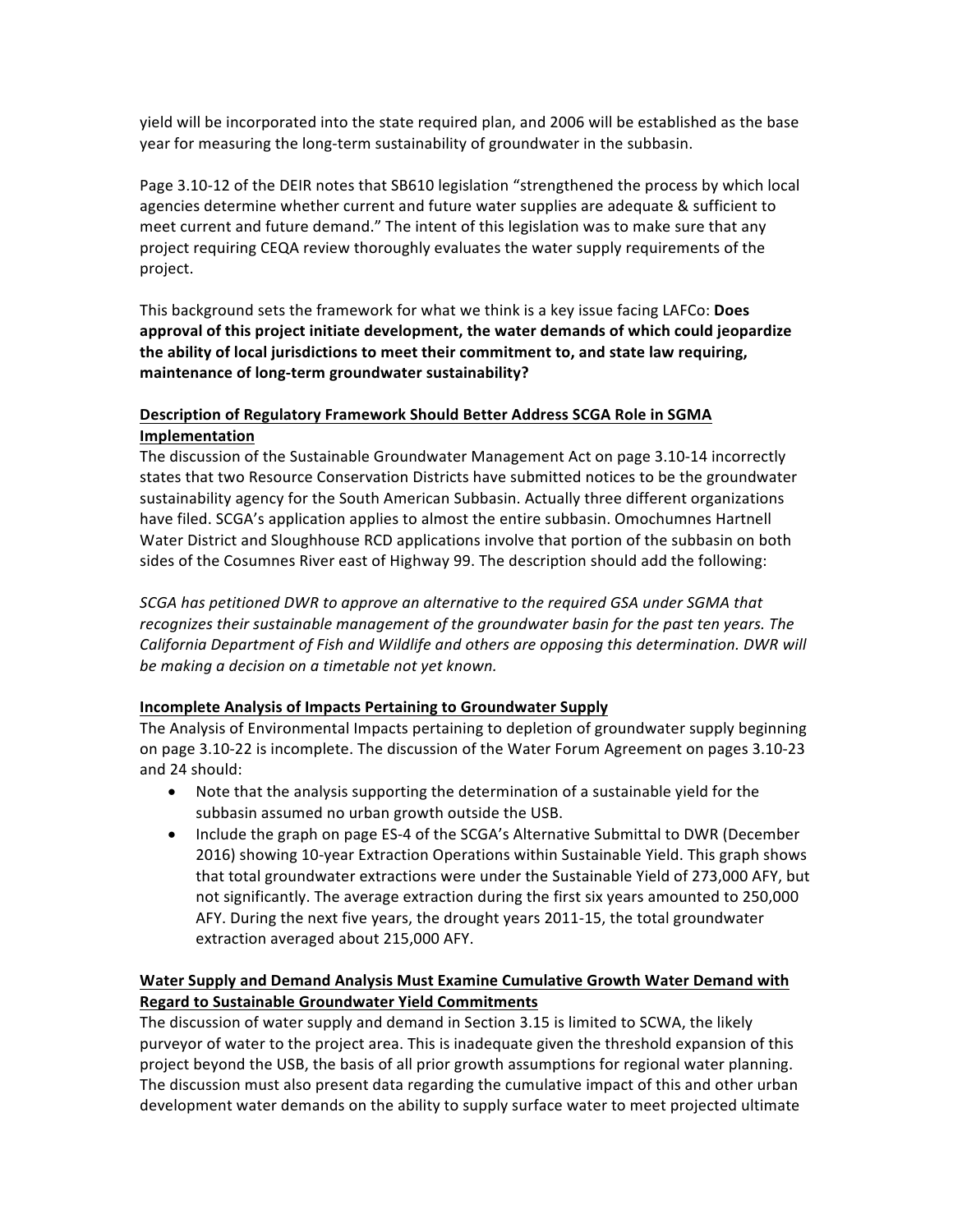M&I demand in a manner compliant with the Water Forum Sustainable Yield. Toward that end, note that the EIR for the Sacramento County General Plan Update (draft released May, 2009) concluded on page 6-47:

"As described in the Setting section, the current Zone 40 yield is 131,727 AFA. The water demand from the cities plus from the 1993 General Plan (equivalent to the Zone 40 Water Supply Master Plan) is 103,712 AFA, and the water demand from the cities plus the No Project is 109,922. Both of these amounts can be accommodated by current projected water yields. However, with the [General Plan Update] the demand increases to 136,640 AFA, which is approximately 4,913 AFA beyond projected supply and well beyond the amount planned for 2030 distribution in the Zone 40 Water Supply Master Plan. (2006 Sacramento County General Plan Update (2011), pg 6-47)"

This analysis suggests that there is a real potential that the additional water requirements of this project will worsen a predicted shortfall in supply vs demand.

# **Biological Resources**

### **Synopsis of deficiencies in analysis of biological resources:**

- 1.) Inaccurately presents environmental setting of SOIA area.
	- a. Ignores significance of nearby preserved landscapes and the fact that many species residing in those preserved landscapes forage or otherwise utilize the SOIA area.
- 2.) Ignores significance of SOIA lands in the context of cyclical flooding in the lower Cosumnes River basin.
- 3.) Ignores significance of SOIA lands in the context of the climate change and the impact of sea level rise on the north Delta, the lower Cosumnes River Basin, and the Stone Lakes National Wildlife Refuge.
- 4.) Does not fully assess the impact of the SOI expansion on the conservation strategy of the South Sacramento Habitat Conservation Plan.
- 5.) Presents incomplete list and analysis of potential covered species occurring in the SOIA area.
- 6.) Presents incomplete analysis of impacts to covered species in the SOIA area in the context of cyclical flooding in the lower Cosumnes River Basin and Stone Lakes National Wildlife Refuge.
- 7.) Ignores significance of the SOIA area for the long term survival of Sandhill cranes in the context of cyclical flooding and sea level rise due to climate change.
- 8.) Does not include analysis of the SOIA area in either the context of a wildlife movement area or as an important stopover area for wintering migratory birds.
- 9.) Mitigations do not address issues of cyclical flooding and sea level rise due to climate change.

### **Environmental Setting**

The proximity of the Cosumnes River as well as the Stone Lakes National Wildlife Refuge are mentioned, but not that of the Cosumnes River Preserve. The proximity of the Cosumnes River Preserve to the south and Stone Lakes National Wildlife refuge to the west confers to this property added biological significance as a foraging area for many species that roost or nest in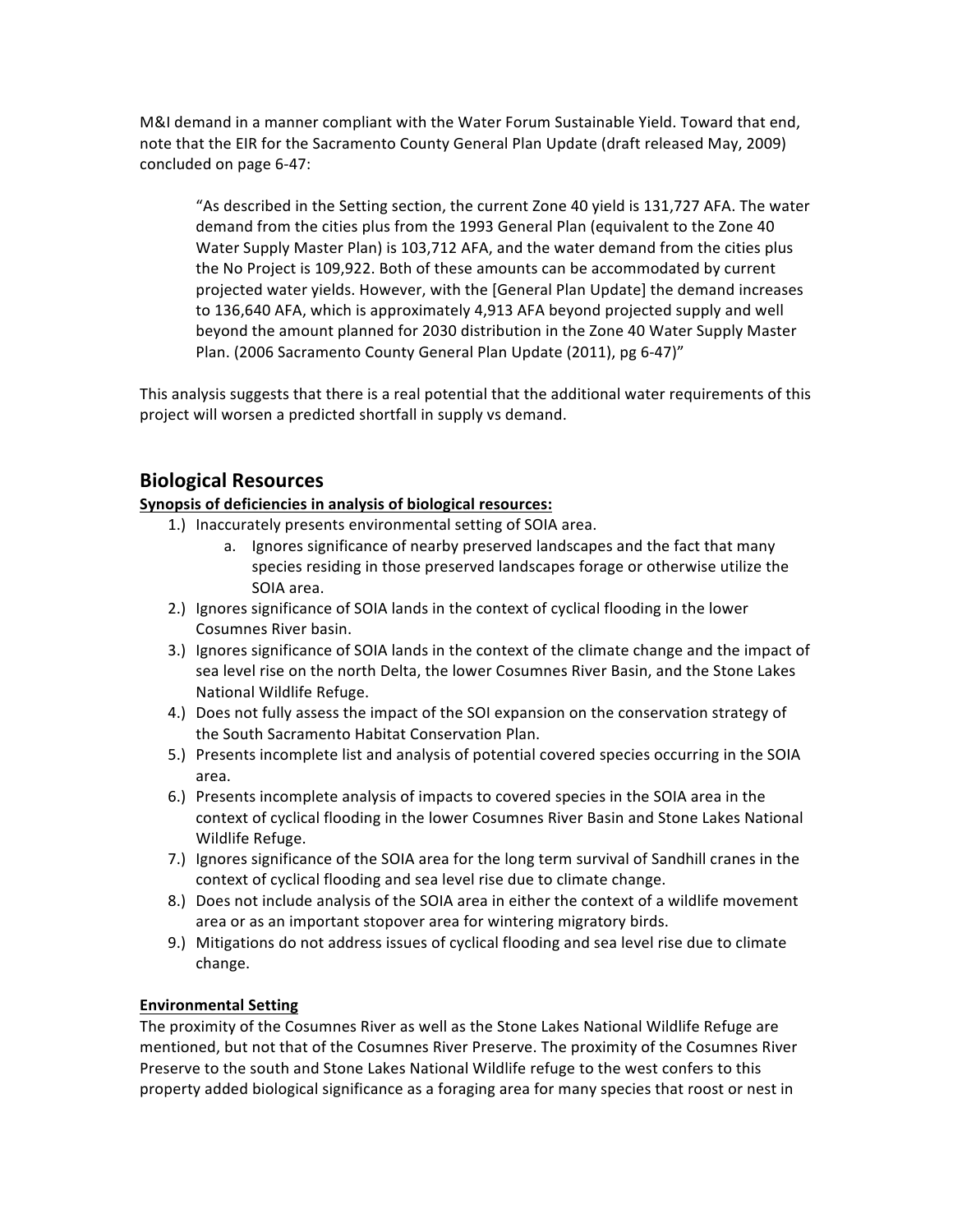those preserved landscapes. What the DEIR lacks is a description that attempts to encompass the significant geographical and biological relationship between the SOIA area and the lands of the Stone Lakes National Wildlife Refuge (SLNWR) and the Cosumnes River Preserve (CRP). In this context, the SOIA area represents an extremely important foraging area and wildlife movement corridor for species from both SLNWR and CRP. As well, the SOIA area acts as a very important buffer to absorb direct and indirect impacts from urban activities. The removal of any part of this important foraging, wildlife movement, and buffering area will have demonstrable impacts on both SLNWR and CRP. These are not analyzed or considered. The important species survey data collected in both of these important protected areas does not even seem to have been utilized to determine the presence of listed species in the SOIA area either.

Add to this the fact that the Cosumnes River is the last remaining free flowing river out of the West side of the Sierra Nevada Mountains and that CRP and SLNWR are active floodplains that inundate cyclically every seven to ten years. Since much of the conservation in this area is within an active floodplain, upland foraging lands become critical. The SOIA area is such an upland foraging area and as such is extremely important during the cyclical inundations mentioned. This was not analyzed or even mentioned.

And further, given the relative elevations of the Cosumnes River Preserve, Stone Lakes National Wildlife Refuge, and the SOIA area, even further significance is conferred because beyond the cyclical flooding that is inherent in the Cosumnes River Preserve, there is the prospect of habitat loss to the entire of the north Delta due to global climate change and sea level rise – both topics covered in more detail elsewhere in this comment letter.

Cyclical Flooding and Sea Level Rise Are Major Gap in the Biological Resource Analysis The biological resource analysis fails to consider cyclical flooding of the lower Cosumnes River Basin, the impact of sea level rise on the north Delta, and the effect of both on the greater sandhill crane and the lesser sandhill crane, as well as all other species who share same habitats. Together they comprise a major gap in the analysis.

The SOIA area lies just north of the Cosumnes River flood plain which is active and is inundated periodically, as it did this year. The Cosumnes River is the only undammed river flowing out of the west side of the Sierra Nevada Mountains, and due to past levee breaches, intentional and unintentional, the river actively floods the lower Cosumnes River basin on a cyclical basis. Severe flooding has occurred on average every seven to ten years. Recent significant flood events have occurred in 1997, 2005-2006, and this winter season. Similarly, Stone Lakes National Wildlife Refuge, both in the actual Refuge and within the legislative boundaries of the Refuge, has many low elevation areas that are also subject to flooding.

Historically, the SOIA area has provided critical upland foraging habitat for the greater sandhill crane during the frequent flood events in the lower Cosumnes basin. Dr. John Trochet worked for the Nature Conservancy and Gary Ivey in 2005 between January and March and documented greater Sandhill crane usage of agricultural lands either in the immediate vicinity of the SOIA area during a flood event (Ivey, "Mitigating Loss of Sandhill Crane Habitat in South Sacramento County, March 25, 2005). Though it has been acknowledged that significant portions of the lands in and around the Stone Lakes National Wildlife Refuge that were added to the "inventory" of the SSHCP are at or below sea level, no investigation or scientific determination has been made as to the impact of the removal of upland foraging habitat for the greater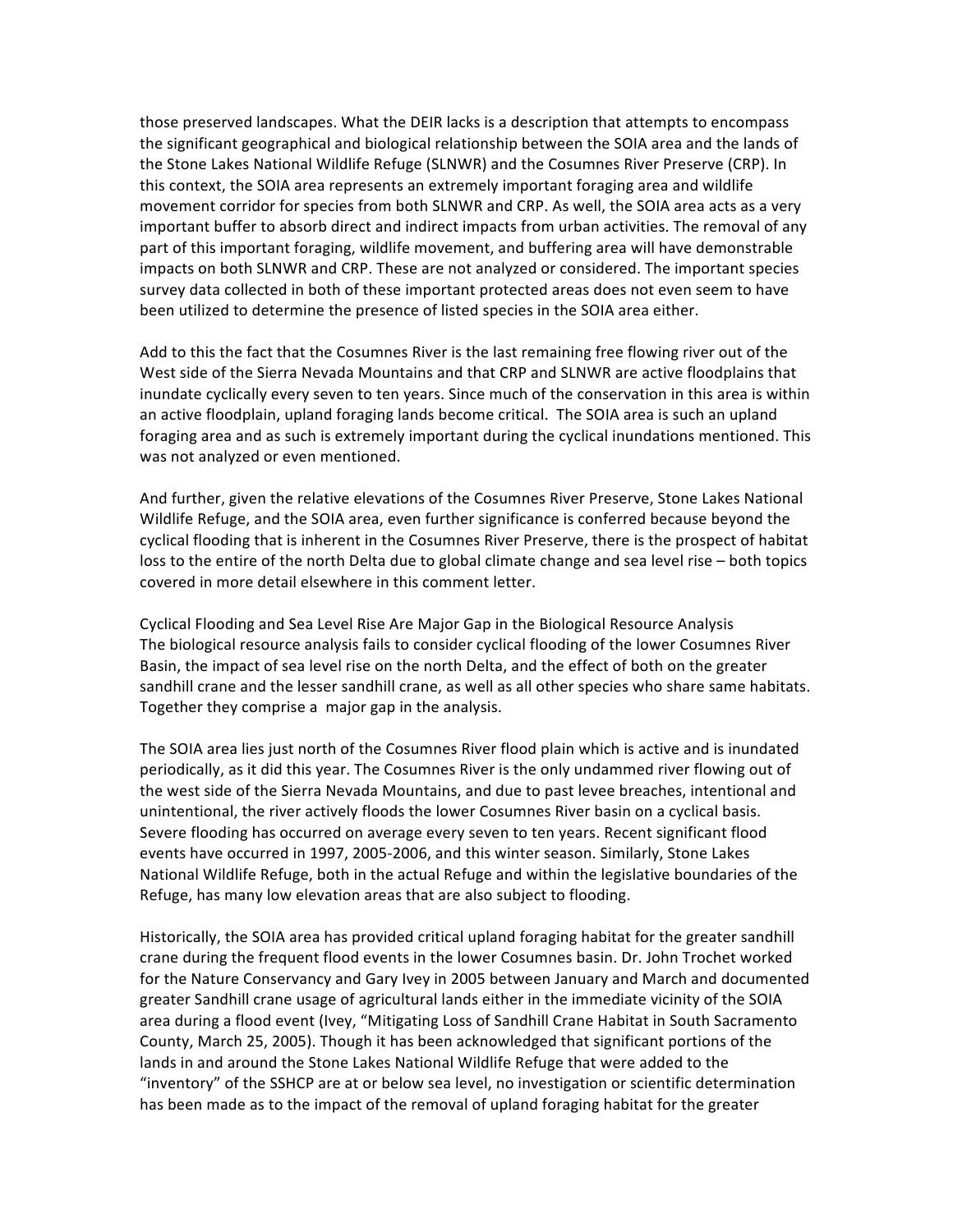sandhill crane, given its importance during flood episodes. Most of the preservation of sandhill crane habitat has been within the floodplain, and significant areas that are not technically within the floodplain, such as Staten Island, are at risk of catastrophic failure during significant flood events if their antiquated levees fail – this nearly happened to the Staten Island levees during the 2005-6 flood event and it was only emergency repairs that kept it from becoming a lake. A significant flood episode with inadequate upland foraging habitat remaining could have catastrophic consequences for the greater sandhill crane. Similarly, other listed and species of concern would also be impacted. This was not discussed or analyzed in the DEIR.

Beyond the cyclical flooding, global climate change and the resultant rise in sea level poses additional risks to low lying areas in the lower Cosumnes basin, Stone Lakes National Wildlife Refuge, and the entirety of the Delta. Dr. Rod Kelsey at the Nature Conservancy has done some preliminary modeling in the north Delta as part of TNC's participation in the Crane Technical Advisory Committee (a committee, formed in 2015 which includes representatives from CDFW, USFWS, DWR and the Nature Conservancy, as well as preserve managers, scientists and environmentalists, that is working on a sandhill crane conservation strategy for California) and as an exercise to refine TNC's own land acquisition priorities for sandhill crane conservation. The modeling exercise looked at conservative sea level rise predictions for between now and 2100 for the Delta and surrounding landscapes. The initial draft maps that resulted from this exercise are attached. The maps are undergoing refinement to also consider relative crane abundance, but these draft maps are still useful in demonstrating the concerns about sea level rise and the potential threats to sandhill cranes, as well as all of the other terrestrial wildlife that reside in or near the north Delta.

The first map (figure 1) depicts current high value crane habitat based on suitable ground covert-type and distance from established roost sites (within a 2 mile diameter of established site). This draft map has yet to be adjusted for relative abundance of cranes, which would increase the priority of available habitat close to roost sites with greater numbers of cranes. The second map (figure 2) depicts the areas that are at risk of permanent inundation based on conservative sea level rise predictions, relative existing elevations, and potential for levee failure. Virtually all of the lands currently conserved for greater sandhill cranes are at risk of being lost. This realization has resulted in the need to rethink long term conservation strategies for sandhill cranes in the Delta and its surrounding landscapes, not to mention all of the other listed and special concern species that share the same landscapes. The third map (figure 3) attempts to depict how conservation priorities need to shift to address the threat of sea level rise. It attempts to balance the importance of habitat near historic roost sites with the need to shift populations to the east where there is higher elevation and thus more sustainable long term habitats.

The SOIA area falls squarely within the highest priority long term areas for conservation due to its proximity to existing roost sites, its relative higher elevation, and its critical position as a bridge to the east for both Stone Lakes National Wildlife Refuge and Consumnes River basin crane populations. The loss of the SOIA area was not analyzed looking at the effects of climate change on sea level rise and the resultant loss of lower elevation habitat. Because of both the increased importance for foraging during cyclical flood events and the long-term importance for conservation for the greater sandhill, and other listed and species of concern, because of impacts of climate change, the loss of the SOIA area would result in potentially significant and unavoidable impacts to greater sandhill cranes and lesser sandhill cranes. Even doing all of the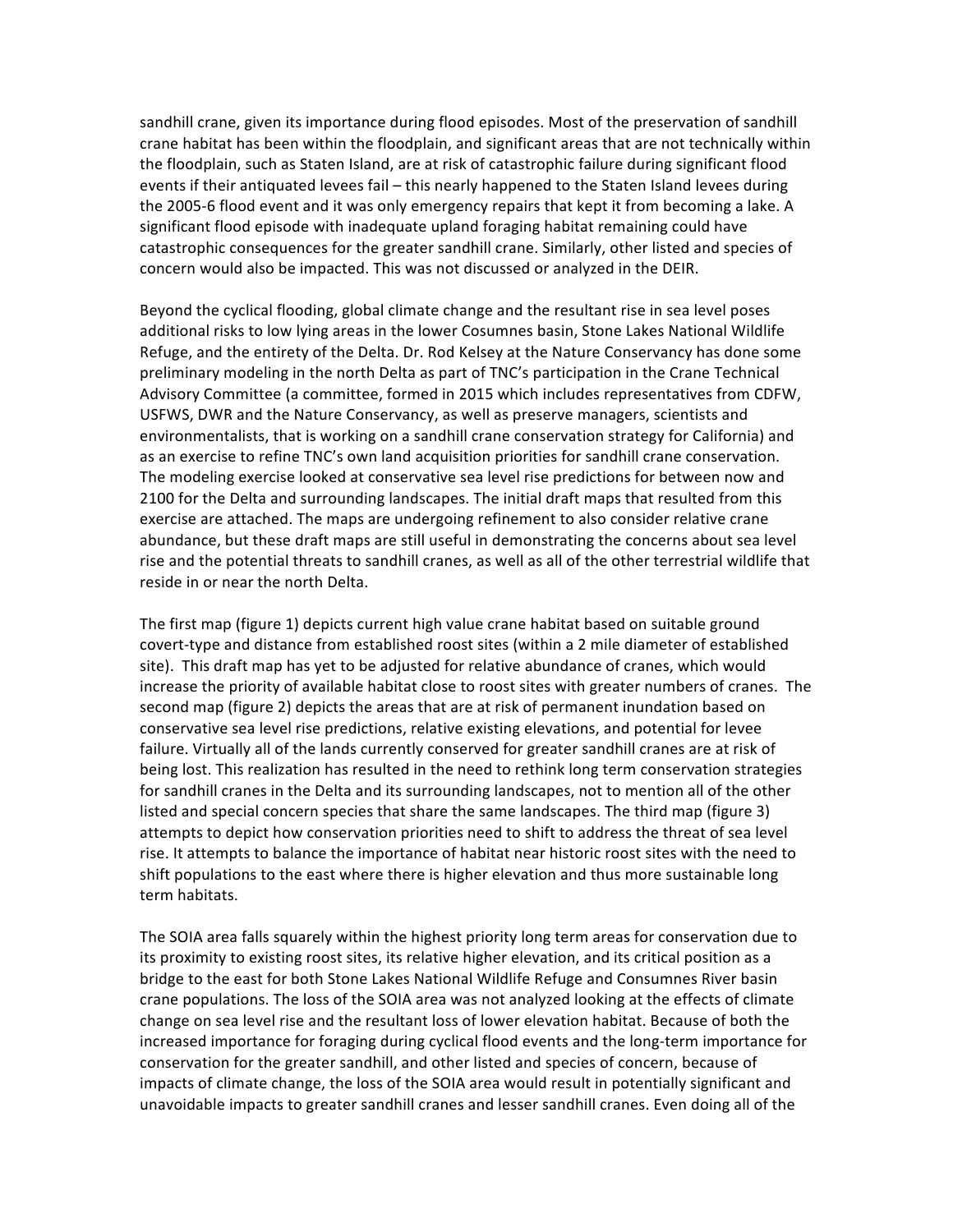land acquisition part of the proposed mitigations within the SOIA area footprint, and not within lower elevation areas subject to cyclical flooding and sea level rise, would not necessarily fully mitigate for the loss of even a portion of the SOIA area because though the importance of the upland forage areas south of Elk Grove has been established, the threshold for how much of that land needs to remain available for the long term conservation of the sandhill crane, and other listed species and species of concern, has not been determined.

#### **Impact on the South Sacramento Habitat Conservation Plan**

The SSHCP has to be able to assure that it can successfully implement the conservation strategy which is the heart of the Plan. One of the issues with this SOIA application and the SSHCP is that in the western portion of the SSHCP plan area it undermines the "feasibility of acquisition," which reflects the likelihood of being able to successfully acquire the necessary amount of mitigation land. The "feasibility of acquisition" is expressed as a percentage of the available "inventory" that must be purchased to meet mitigation needs  $-$  the higher the percentage the harder it is to meet the acquisition needs. A "feasibility" of 50% means that half of all suitable land in the "inventory" side of the Plan area would need to be purchased to comply with the conservation strategy. Since lands will only be purchased from willing sellers, the likelihood for success would be extraordinarily small. The current "feasibility for acquisition" in the western portion of the plan area is close to the 15% that the California Department of Fish and Wildlife feels will ensure that enough willing sellers can be found to complete the land acquisitions required in the Plan. The mitigation needs of the SOIA area would drive that number upward above that which the CDFW feels is acceptable.

The fact that Elk Grove is no longer a participant in the SSHCP does not change the fact that they would need to be doing land acquisition mitigations in the same footprint as the SSHCP. The impact to the SSHCP is doubled by the fact that any SOIA approval would remove needed acreage from the "inventory" side of the plan (the side where land is acquired) reducing the available footprint that the SSHCP has to do its own mitigations, and then it would remove another equal amount of land from the "inventory' side of the Plan because it would have its own land acquisition mitigation requirements to fulfill. So as an example, if LAFCo approved an expansion in the SOI of 1000 acres, the hit to the SSHCP's inventory of available lands for acquisition would be 2000 acres. If LAFCo required that land acquisition requirements needed to be fulfilled within the footprint of the SOIA area, the impact to the SSHCP's inventory would be halved. 

Mitigation should also require that federal and state take permits for all species covered by the SSHCP be obtained prior to annexation to ensure consistency with the SSHCP.

#### **Wildlife**

This section is misleading in that it portrays the agricultural nature of the SOIA area as providing "low value habitat for most wildlife species because of an overall lack of native vegetation and natural communities, and a high level of disturbance from agricultural activities and vineyard operations." It further lists common species like: "mourning dove (Zenaida macroura), American crow (Corvus branchyrhychos), mockingbird (Mimus polyglottos), house sparrow (Passer domesticus), and raccoon (Procyon lotor)" as the species most likely to use the SOIA area. This characterization completely ignores the acknowledged significance of agriculture in the habitat mosaic in the south county, a significance prominently evident in the SSHCP as well as the land acquisition strategies of both the Cosumnes River Preserve and the Stone Lakes National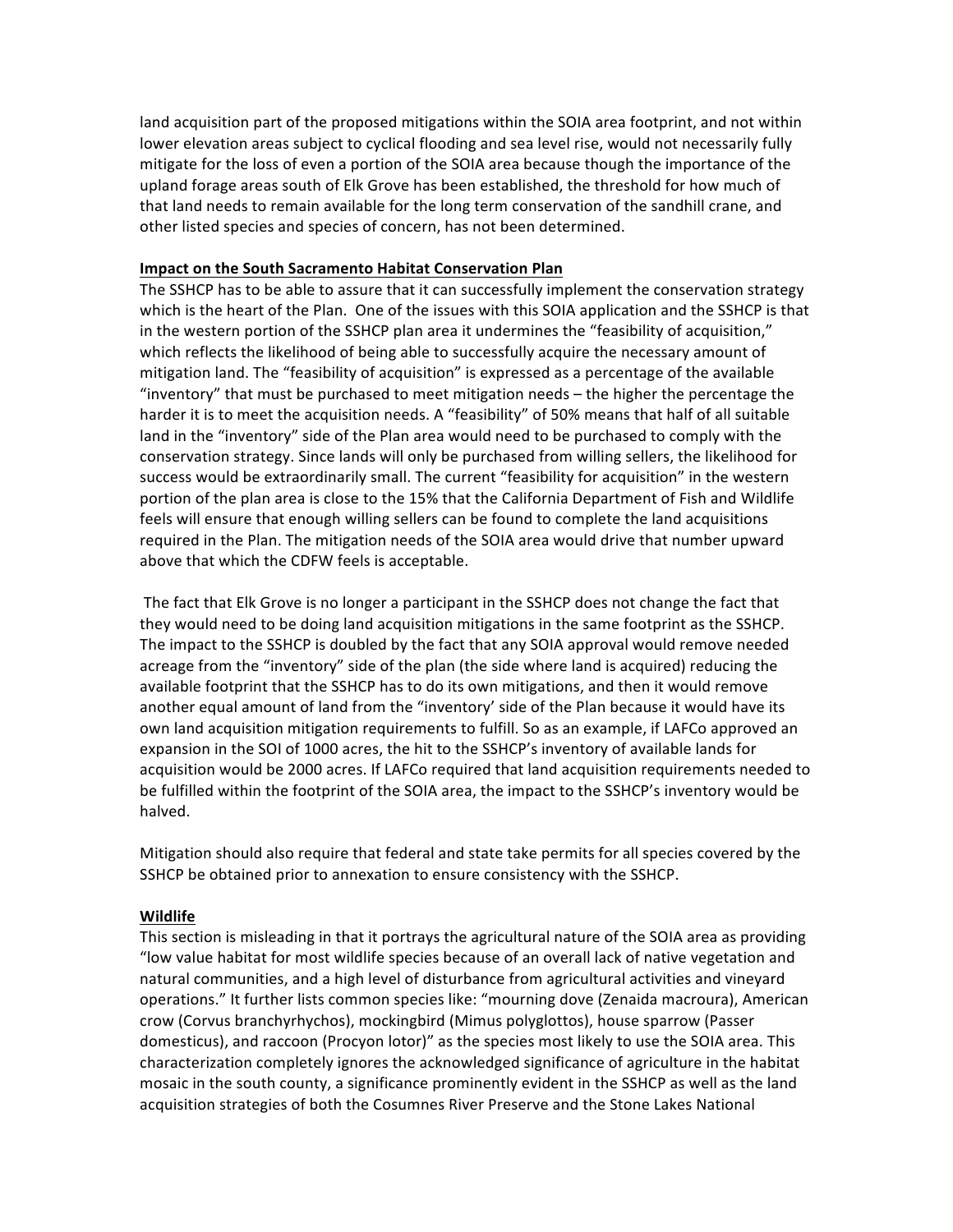Wildlife Refuge, not to mention the Migratory Bird Conservation Partnership with the Audubon Society in collaboration with Point Blue Conservation and the Nature Conservancy. Numerous species (up to 238 according to K. Shawn Smallwood's attached comment letter from the 2011 Elk Grove SOIA expansion DEIR), including many covered species, rely upon the south Sacramento agricultural landscape for their survival.

This section, and the DEIR in general, also ignores the significance of the SOIA area as an important area for wintering migratory waterfowl. It is not unusual to see sizable flocks of waterfowl foraging in agricultural fields in the south county during the winter. A far more accurate and appropriate representation would have been: The agricultural cover-types evident on the SOIA lands provide important foraging opportunities for many wildlife in the south county and are considered an important part of the habitat mosaic that those species rely upon.

And further, this section, and the DEIR in general ignores the importance of the SOIA area as a wildlife movement corridor. The geographic position of the SOIA area makes it an available thoroughfare for movement of species from the lower Cosumnes River basin to Stone Lakes National Wildlife Refuge, and it serves as an important foraging area that coheres those two preserved landscapes.

#### **Field Survey**

It is important to note that the field survey was conducted in March which is after most of the wintering waterfowl, and some of the raptors, would have left. It is also important to note that the survey was conducted after a long period of drought which resulted in many wintering species being more constrained to managed habitats that had available water. It is also important to note that the field survey was not done at a time when cyclical flooding was occurring along the lower Cosumnes River. The survey as a result was far from either comprehensive or representative of the wildlife species that utilize the SOIA area.

There was other pertinent field survey information that was available in the administrative record of the 2011 Elk Grove SOIA application and associated environmental documents and comment letters. We have attached a letter from that record prepared by Shawn Smallwood PhD for Friends of the Swanson's Hawk in November 2011 commenting on the 2011 Elk Grove SOIA LAFCo application and associated environmental documents. The letter remains pertinent to this DEIR with the possible exception of vernal pool resources noted elsewhere in the footprint of the larger SOIA application. Dr. Smallwood brought up very important concerns regarding the lack of analysis of wildlife movement corridors as well migratory bird stopover habitat which are equally relevant problems in the current DEIR. As well, his list of possible species present is far more accurate and comprehensive than that used in this DEIR and in some cases is substantiated and verified for presence by his own observations in the field (such as the presence of Copper's hawk and long billed curlew). It is useful to refer to his list of possible species for occurrence when considering what Special Status wildlife should be considered for analysis.

#### **Special Status Wildlife and the reliance on the CNDDB**

It is fairly clear that the CNDDB (California Natural Diversity Database) was the main source of information that was used in determining what special species should be considered for analysis. The CNDDB states that "(i)t is a positive detection database. Records in the database exist only where species were detected." The CNDDB states as a disclaimer to use of its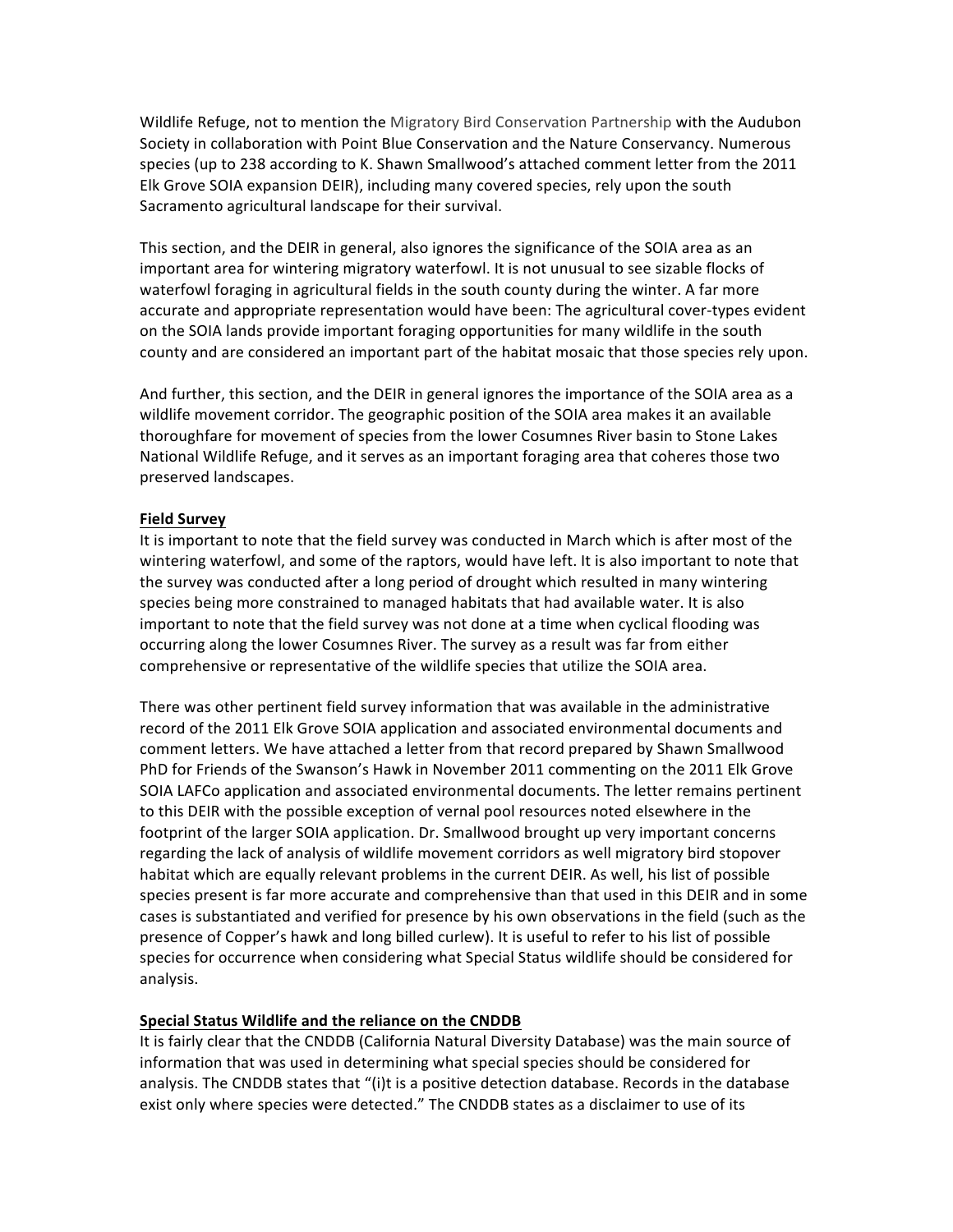databases: "We work very hard to keep the CNDDB and the Spotted Owl Database as current and up-to-date as possible given our capabilities and resources. However, we cannot and do not portray the CNDDB as an exhaustive and comprehensive inventory of all rare species and natural communities statewide. Field verification for the presence or absence of sensitive species will always be an important obligation of our customers." This means that the absence of a record does not mean that a species is not present. It is also important to realize that for avian species there is a bias towards nesting data over occurrence data. There were and are many other available sources of occurrence data available for the vicinity of the SOIA area including information from the Cosumnes River Preserve, Stone Lakes National Wildlife Refuge, Christmas bird counts (the Rio Cosumnes count includes the SOI area), and EBird to list a few - not to mention Dr. Smallwood's attached letter.

Reviewing some of this other available data, and a literature search of specific species, indicates species that should have been included in the analysis that weren't, species that were dismissed as occurring that shouldn't have been, as well as at least one factual mistake.

Some of the additional special status avian species that should have been considered based on occurrence information from Christmas bird counts for the Rio Cosumnes Area, as well as species occurrence data from the Bufferlands and the Cosumnes River Preserve, and Dr. Smallwood's letter, are: double crested cormorant, white faced ibis, whimbrel, long billed curlew, California gull, golden eagle, bald eagle, golden eagle, cooper's hawk, sharp shinned hawk, ferruginous hawk, prairie falcon, merlin, short eared owl and Lewis' woodpecker. For some of these ignored avian species, the SOIA area is an important habitat, like the long billed curlew. We again caution on relying solely on the CNDDB for analysis of these species and suggest a deeper literature review as well. As an example, long billed curlew habitat is commonly listed as grassland, but a more in depth review also indicates that in the Central Valley of California it commonly uses agricultural fields as well, and has a marked preference for irrigated alfalfa and irrigated pasture (Shuford et al, "The importance of Agriculture to the Long Billed Curlew in California's Central Valley in Fall"), both of which are present in the SOIA area (also refer to Dr. Smallwood comment letter for further evidence of long billed curlew presence).

Some additional mammalian species that should have been considered are: ornate shrew, pallid bat, spotted bat, Townsend's big eared bat, western mastiff bat, and California kangaroo rat. For reptiles, the coast horned lizard should have been considered and analyzed.

Species that were dismissed but shouldn't have been are:

- 1.) Tri colored blackbird  $-$  similarly to the CNDDB, the potential for occurrence seems to be based solely on nesting occurrence. As stated in the potential for occurrence there is/was a nesting colony within a mile of the SOIA area. As such the SOIA lands provide excellent foraging opportunities for this species and should be considered to occur.
- 2.) Mountain Plover Christmas bird counts for the Rio Cosumnes area (which includes the SOIA area) have regularly included this bird. As well, given that the "known range" is to the west of I-5 it would be extremely likely that this bird would frequent appropriate habitat just to the east, and if it were on private land it would not likely have been recorded in the CNDDB.
- 3.) Western red bats can utilize orchards for roosts and then forage in surrounding croplands. It should not have been dismissed as unlikely to occur.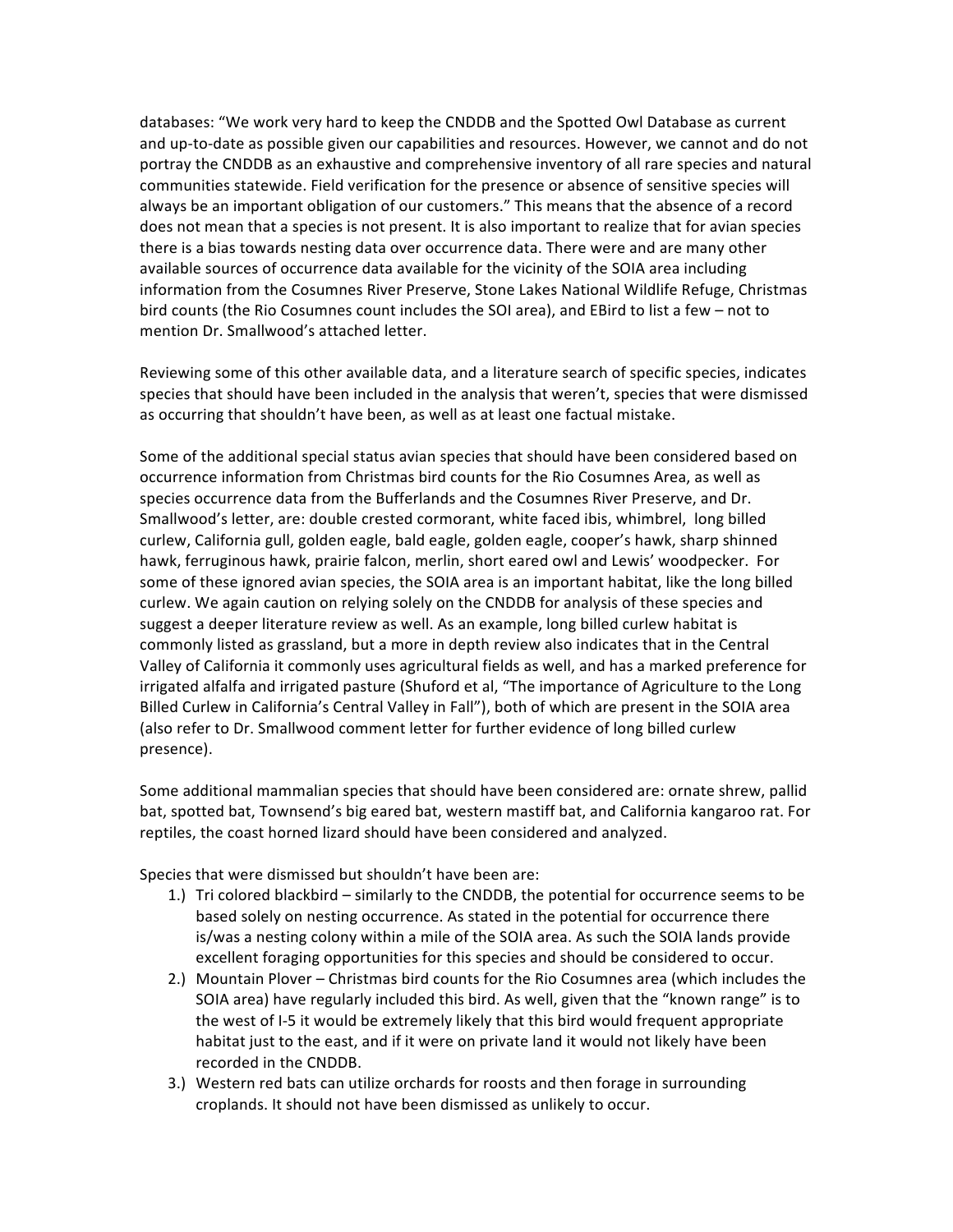Factual errors:

1.) The greater sandhill crane does breed in California, but not in the Cental Valley. Well known breeding locales include the Modoc National Wildlife Refuge and surrounding private lands, areas around Tule Lake, and Sierra Valley in the Sierra Nevada Mountains, to list a few.

### **Mitigation Measures**

The proposed mitigations do not reduce the impacts to less than significant for any of the biological species discussed because they do not take into consideration the cyclical flooding in the lower Cosumnes River basin or the effect of sea level rise in the north Delta and surrounding landscapes. Even the plant species will need corridors to higher ground, as well as nearby higher ground alternatives for habitat for survival.

For many of the species considered, and for ones that should have been considered, it is not known if it will be possible to mitigate the impacts to less than significant because of the importance of nearby upland areas in the context of sea level rise.

## **Growth Inducement**

Impact 3.11-6 indicates that future development could facilitate population growth of 4,000 to 5,000 dwelling units and creation of 18,000 to 20,000 jobs. Future development could generate the addition of 13,000 to 16,250 people to this new area. Therefore the DEIR concludes that growth inducing impacts are considered significant.

The mitigation measure for this impact concludes that there is no feasible mitigation to reduce the growth inducing impacts and therefore the impact is significant and unavoidable. While we would agree that the impact on growth inducement is significant, we strongly disagree that it is unavoidable.

Mitigation for other impacts concerning habitat loss and loss of agricultural lands are recognized in other portions of the DEIR. Locating these habitat and agricultural mitigation land acreages at the south periphery of the proposed project would also serve as mitigation for growth inducement.

This is not a new concept. ECOS's settlement agreement with the Southeast Connector JPA included exactly such provisions. Mitigation for habitat and agricultural land loss was to be located to the southeast of the Connector, thereby limiting the growth inducing impacts of the expanded roadway. Section 2(e) of Exhibit A indicates, "The expenditure of funds for implementing mitigation measures in the FPEIR (including but not limited to open space, habitat, preservation of agricultural land, and mitigation for growth inducing impacts), including Measure A funds (\$15 Million) and any additional mitigation funds secured by the JPA for the project, will be preferentially utilized to reduce growth inducing impacts of the Project while maintaining consistency with the SSHCP and at the same time also fulfilling the required mitigations of direct and indirect impacts of the project."

By not locating habitat and agricultural land mitigation acreage at the south periphery of the project, it is highly likely that the City of Elk Grove will expand even further to the south further increasing growth inducing impacts and destroying valuable habitat and agricultural lands. We